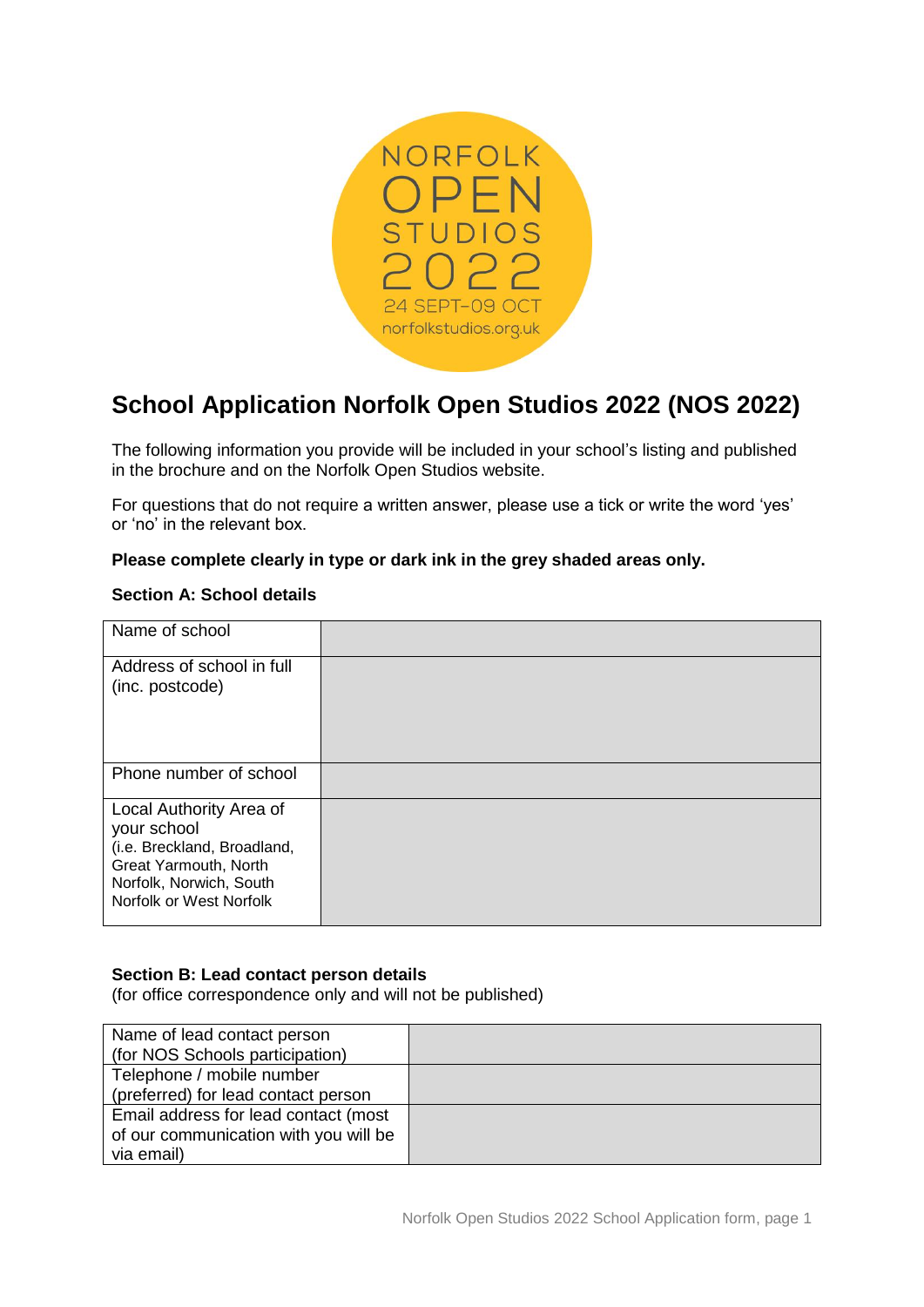## **Section C: Visitor access**

| <b>Statement</b>                                                                                                                                                                                 | Wheelchair<br>symbol | Yes / No |
|--------------------------------------------------------------------------------------------------------------------------------------------------------------------------------------------------|----------------------|----------|
| Is your school fully accessible by wheelchair users? (See<br>description below)                                                                                                                  | Green                |          |
| If you have answered no, is your school on the ground floor<br>& does it have wide enough doors? (See description below).<br>Visitors can ring ahead to discuss access arrangements with<br>vou. | Amber                |          |
| If you have answered no to both questions above, please be<br>prepared for some visitors to phone ahead to discuss access<br>possibilities with you.                                             | Red                  |          |

For your school to be **fully** accessible by wheelchair users it will need to have parking spaces at least 3.6 metres wide, doors at least 0.75 metres wide and a level entrance (with no steps or thresholds greater than 20mm high).

Are there other visitor access issues worth noting? If yes, please describe below, e.g. difficult terrain, distance from car park to studio/exhibition space, steps etc.

### **Section D: Studio / Exhibition details**

| Address of venue for exhibition<br>(if not at the school detailed in<br>section A)                                                                                                                                                        |  |
|-------------------------------------------------------------------------------------------------------------------------------------------------------------------------------------------------------------------------------------------|--|
| Venue phone number (if not at<br>the school detailed in section A)                                                                                                                                                                        |  |
| Opening dates of exhibition<br>(schools need to open for a<br>minimum of one day or evening<br>during NOS dates)                                                                                                                          |  |
| Special opening times (if not<br>10am - 5pm)                                                                                                                                                                                              |  |
| Brief description of exhibition<br>(30 words max and subject to<br>editing. Include things such as;<br>what will be exhibited, the<br>mediums used, the general<br>theme/topic of the work, the<br>year group of pupils involved,<br>etc) |  |

## **Section F: Images**

Please submit image(s) with your application. One image will be used in your school's listing in the printed brochure and up to four can be used on the website. Consider carefully what images you use. The image you choose for the brochure will be central to the promotion of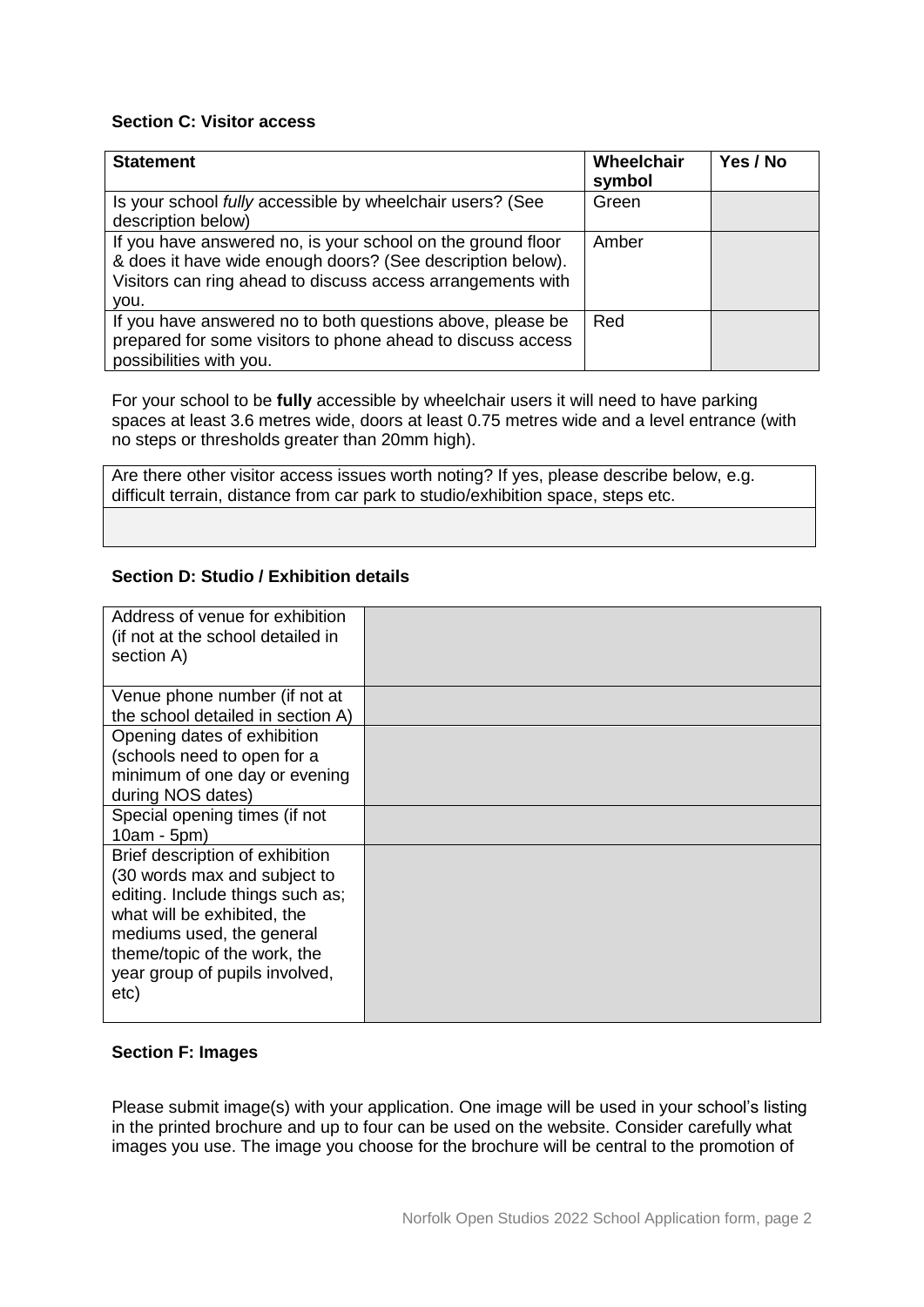your school's Open Studio/Exhibition. We would like to see high resolution images of artwork produced by pupils, or images of pupils creating art.

By supplying these images you are confirming that they have the appropriate image permissions for publication in the NOS brochure and website.

Images need to be supplied as;

- a jpeg or tiff file
- at least 300dpi (dots per inch)
- a **minimum of 500KB** in file size and a **maximum of 3MB**

PLEASE NOTE: images larger than this may not reach our mailbox resulting in your application not being received. Images smaller than 500KB will not be of high enough quality when reproduced in the brochure.

Please label your images, clearly indicating which one you would like to include in the brochure. Include your school name and image title, and indicate which way round they should be used. Email to [openstudios@nnfestival.org.uk](mailto:openstudios@nnfestival.org.uk) with your school's name in the email subject line and image titles in the body of the email (preferred method). Alternatively, you can submit image/s on CD.

| Image                             | <b>Title/file name</b> | <b>Medium</b> | <b>Disc</b><br>enclosed<br>(if applicable) | <b>Emailed</b><br>(if applicable &<br>include date<br>emailed) |
|-----------------------------------|------------------------|---------------|--------------------------------------------|----------------------------------------------------------------|
| 1 (for use<br>in the<br>brochure) |                        |               |                                            |                                                                |
| 2                                 |                        |               |                                            |                                                                |
| 3                                 |                        |               |                                            |                                                                |
| $\overline{4}$                    |                        |               |                                            |                                                                |

Please give details below of the images submitted with this application.

#### **Section G: Payment details**

Fee per school: £110.00 (inc. VAT)

You can pay by BACs, card or cheque or via our [secure online payment system.](https://norfolkstudios.org.uk/memberships/) If paying by cheque, please make cheques payable to 'Norfolk & Norwich Festival Trust'.

For BACS payment, see details below;

**Account**: Norfolk & Norwich Festival Trust **Sort Code**: 20-62-53 **Account no**: 20662984 **Reference to include (if possible)**: NOS/school name or school initials *Please complete the below to ensure that we are able to identify your BACS payment.*

Name of payee as it will appear on our